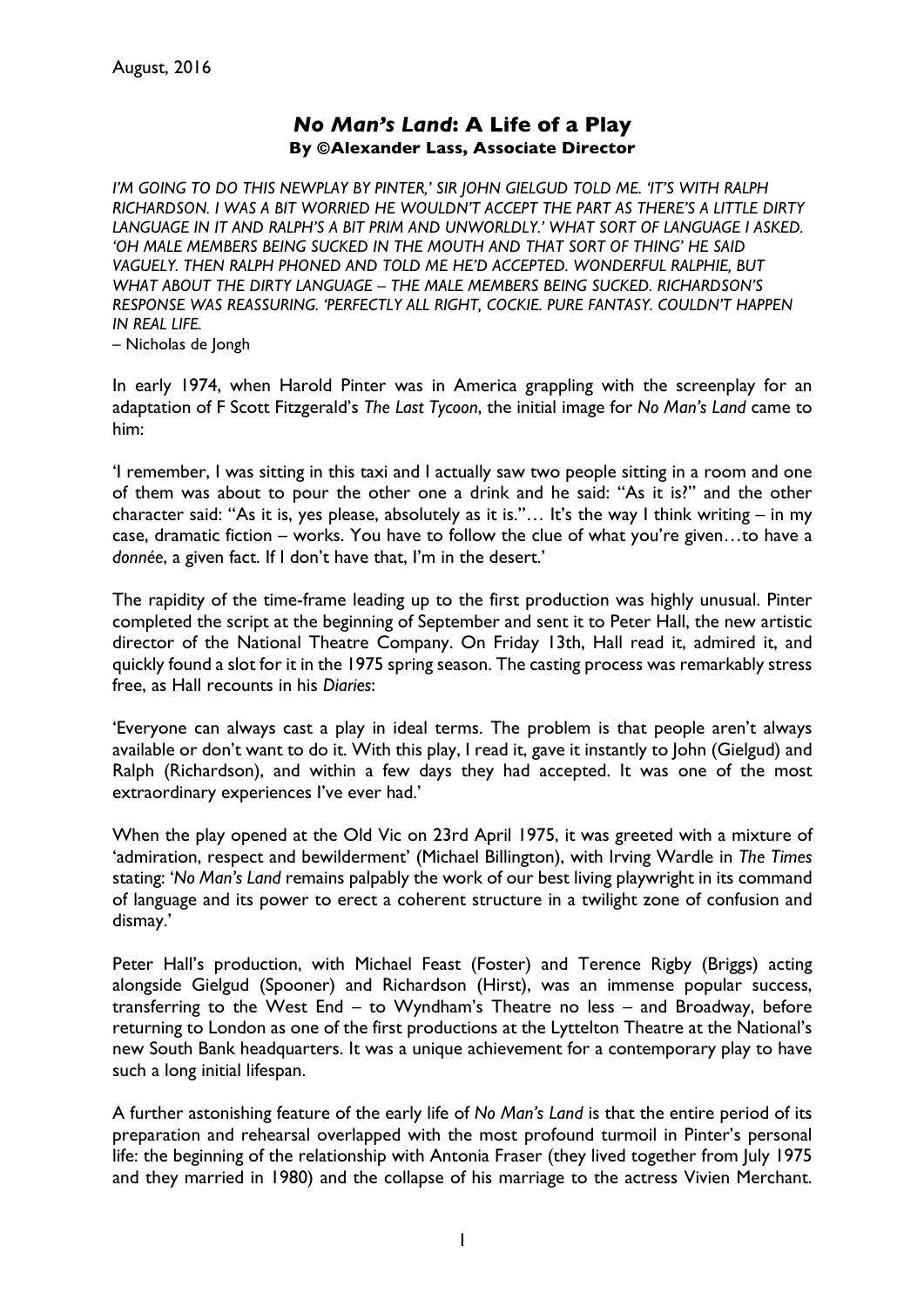The play features significantly in Pinter and Fraser's early courtship, as Fraser recalls:

'23rd January 1975. Met Harold at 5:30 in the Royal Lancaster Hotel…Discussed among other things *No Man's Land*, his new play…and how he started to write it. At first he thought he was echoing himself ("What, two old men together again…"), then he thought: "You are what you are."…I liked the character of Spooner, the failed poet. So I asked him: "Did Spooner get the job?" On the whole he thought: No. "But Spooner is an optimist and there will be other jobs." I said I would have to stop my ears at the first night for the dark of the ending: Winter/Night forever. But I liked "I'll drink to that" at the end. "That's the point," Harold said, delighted.'

'27th March 1975… Met Harold at the Royal Lancaster as once before. He gave me the first bound copy of *No Man's Land* with such a romantic inscription I shall hardly be able to leave it about.'

Since the original 1975–7 production, *No Man's Land* has attracted some of the most talented actors and directors to its beguiling poetry, unpredictable characters and mordant humour.

In 1993, Janet Whitaker directed a recording of the play for BBC Radio 3. The cast featured Dirk Bogarde (Hirst), Michael Hordern (Spooner), Keith Allen (Foster) and Bernard Hill (Briggs).

The first major London revival was at the same time, in 1992/3 at the Almeida. It was directed by David Leveaux, with Pinter himself as Hirst, Paul Eddington as Spooner, Gawn Grainger as Briggs and Douglas Hodge as Foster. This production was another critical and popular success, transferring to the Comedy Theatre (renamed the Harold Pinter Theatre in 2011).

A year later (1994) in New York, a Roundabout Theatre Company revival played on Broadway. Directed by David Jones, the production starred Jason Robards as Hirst, Christopher Plummer as Spooner, Tom Wood as Foster and John Seitz as Briggs.

No Man's Land returned once more to the National in 2001, again at the Lyttelton Theatre, but this time directed by Pinter. Corin Redgrave played Hirst, John Wood played Spooner, Danny Dyer played Foster and Andy de la Tour played Briggs.

In 2008, *No Man's Land* was revived at Dublin's Gate before transferring to the West End. It was directed by Rupert Goold, with Michael Gambon as Hirst, David Bradley as Spooner, David Walliams as Foster and Nick Dunning as Briggs. Although Pinter was not directly involved in this production – aside from his role as the playwright – and despite nearing the end of a long battle with terminal cancer, he nevertheless travelled to Dublin for the opening, as Antonia Fraser recalls:

'Summer 2008. Harold adored the production… This great play about age and memory – and death and drink – was the last play he actually saw… At the end…Michael Gambon gestured from the stage to Harold and he managed to stand up. The whole audience then stood up and clapped. Harold look very genial…but he was visibly moved.'

'7th October 2008. Fabulous opening night of *No Man's Land* at the Duke of York's Theatre in London. We began by sitting in a box together, for ease of access for Harold, but in order to spy Gambon's second act entrance, that extraordinarily sprightly tread which takes one by